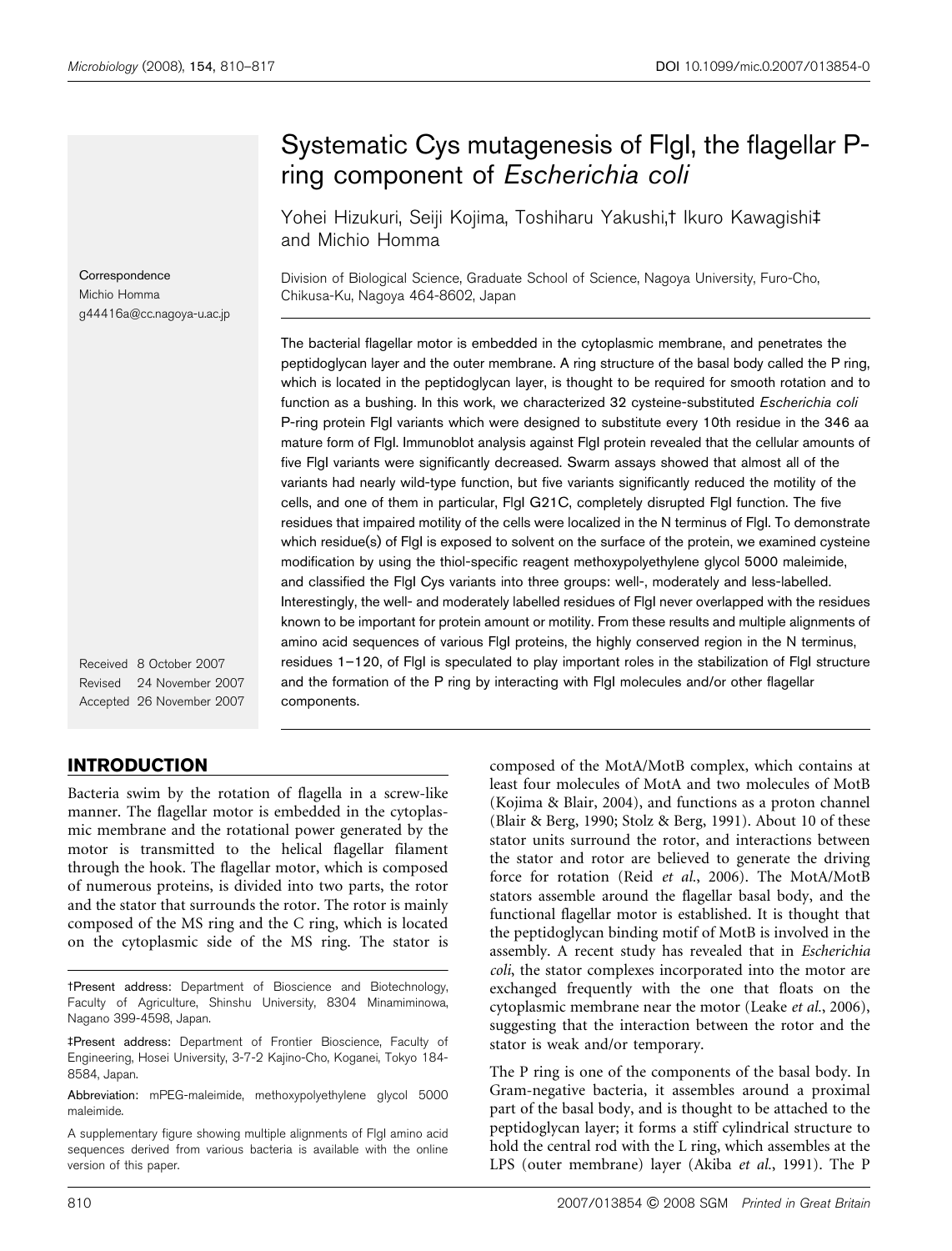ring is a part of the basal body, but is believed to be a nonrotating component to hold the rod as a bushing. The P ring is thought to consist of 26 copies of a single protein, FlgI (Jones et al., 1990; Sosinsky et al., 1992), which is expressed as a precursor form with a cleavable N-terminal 19 aa leader sequence, and exported to the periplasmic space via the Sec apparatus (Homma et al., 1987; Jones et al., 1989), where it assembles into the P ring surrounding the rod (Kubori et al., 1992). The flagellar structure is constructed by a highly ordered process. First the MS ring is assembled at the cytoplasmic membrane as a base plate, then the C ring, the transport apparatus and the rod structure are assembled in turn. Next, the P- and L-ring structures are assembled around the rod, followed by the hook and the filament. Disruption of any flagellar component causes the assembly of flagellar structure to arrest; a disruption in FlgI causes a motility defect because the flagellar construction terminates at the rod structure. Recently, we revealed that the intramolecular disulfide bond formation in FlgI is not necessary for P-ring assembly but is important to protect against degradation of the protein (Hizukuri et al., 2006).

Various interactions have been speculated for the P-ring protein FlgI in the flagellar basal body (Fig. 1). To expand our knowledge of the P-ring structure and to understand the spatial arrangement around the rod in the periplasmic space, we constructed and characterized a series of systematically Cys-substituted E. coli FlgI variants. Among 32 FlgI Cys variants constructed, the protein amounts of five FlgI variants were significantly decreased, and cells carrying five of the variants showed reduced motility. We further characterized the variants using a thiol-specific reagent to investigate which residue of the protein was exposed to solvent on the protein surface. Interestingly, this work showed that the residues of FlgI



Fig. 1. Information about the P-ring protein FlgI; possible interactions between the P-ring protein FlgI and other components. In the left-hand image, cylindrically averaged flagellar structure reported by DeRosier (1998) is outlined. The estimated P-ring region is shaded. The drawing of the FlgI monomer displayed in the right-hand box is an estimated shape. PG, peptidoglycan.

that can be labelled never overlap with the residues found to be important for protein stability or motility.

# METHODS

Bacterial strains, growth conditions, and media. The E. coli strains used in this work are listed in Table 1. To delete the cat gene cassette of the  $\Delta f$ lgI:: cat strain YZ1 (Hizukuri et al., 2006), we used the method described by Datsenko & Wanner (2000), and the constructed strain was named YZ11. The  $\Delta m$ otAB :: cat strain YS5 was kindly provided by Yoshiyuki Sowa (Oxford University). To construct a  $\Delta f$ lgI  $\Delta m$ otAB : : cat triple deletion strain, the  $\Delta m$ otAB : : cat region of YS5 was transferred into strain YZ11 by using P1 phage (Silhavy et al., 1984), and the resultant strain was named YZ12-1. E. coli cells were cultured at 37 °C in LB medium (1% Bacto tryptone, 0.5% yeast extract,  $0.5\%$  NaCl) or at 30 °C in TG medium (1% Bacto tryptone, 0.5 % NaCl, 0.5 %, w/v, glycerol). When necessary, ampicillin and kanamycin were added to a final concentration of 50  $\mu$ g ml<sup>-1</sup>.

Construction of plasmids. Routine DNA manipulations were carried out according to standard procedures (Sambrook et al., 1989). The plasmids used in this work are listed in Table 1. To construct the pYZ301 plasmid, a 1.4 kb KpnI–SphI fragment containing the E. coli flgI gene was cut out of pYZ201 (Hizukuri et al., 2006) and inserted into the corresponding sites of the vector pSU38. To obtain a series of plasmids expressing FlgI Cys variants, we performed site-directed mutagenesis on pYZ301 by which a full length of plasmid DNA was amplified by PfuUltra High-Fidelity DNA Polymerase (Stratagene) using a pair of complementary primers carrying a mutagenized codon, and was then digested by DpnI. To construct the pJN726 plasmid, a 2.4 kb SalI–SalI fragment containing the motAB genes was cut out of pYA6022 (Asai et al., 2003) and inserted into the vector pBAD24.

Motility assays. Swarming motility was assayed as follows. Overnight culture  $(2 \mu l)$  (grown on LB medium at 37 °C) was dropped on a soft agar T broth plate (1 % Bacto tryptone, 0.5 % NaCl, 0.27% Bacto agar) containing 50  $\mu$ g ml<sup>-1</sup> each of ampicillin and kanamycin and 0.04 % L-arabinose. If necessary, 5 mM DTT was added to agar plates. The plates were incubated at 30  $\degree$ C for the time indicated for each experiment. Relative swarm size of the FlgI Cys mutant was calculated by normalizing to the diameter of the swarm ring of the wild-type FlgI-expressing cells after subtracting the diameter of the swarm ring of the vector-containing cells.

Detection of Figi. Immunoblot analysis using anti-E. coli Figi antibodies (FlgI346) was performed as described previously (Hizukuri et al., 2006).

Cysteine modification by methoxypolyethylene glycol 5000 maleimide (mPEG-maleimide). An overnight culture (grown on LB medium at  $37^{\circ}$ C) was inoculated at a 50-fold dilution into TG medium containing 50  $\mu$ g ml<sup>-1</sup> ampicillin and kanamycin and 0.04 % L-arabinose, and cultured at 30  $^{\circ}$ C. At the exponential growth phase, 300 µl of cultured cells  $OD_{660} = 1.0$ ) was harvested by centrifugation (9500 *g*, 5 min). The cells were suspended in 1 ml Wash Buffer (10 mM potassium phosphate buffer, pH 7.0, containing 0.1 mM  $EDTA-K$ ), centrifuged again and resuspended in 25  $\mu$ l MLM Buffer (Wash Buffer containing 10 mM DL-lactate/KOH and 0.1 mM Lmethionine). The thiol-specific reagent mPEG-maleimide (Fluka) was suspended in DMSO as a 40 mM stock solution and stored at  $-20$  °C in the dark. Twenty-five microlitres of mPEG-maleimide reaction buffer (MLM Buffer containing 4 mM mPEG-maleimide, prepared freshly before each experiment) was added to cell suspensions and mixed well, then incubated with shaking at  $37 \degree C$  for 30 min. To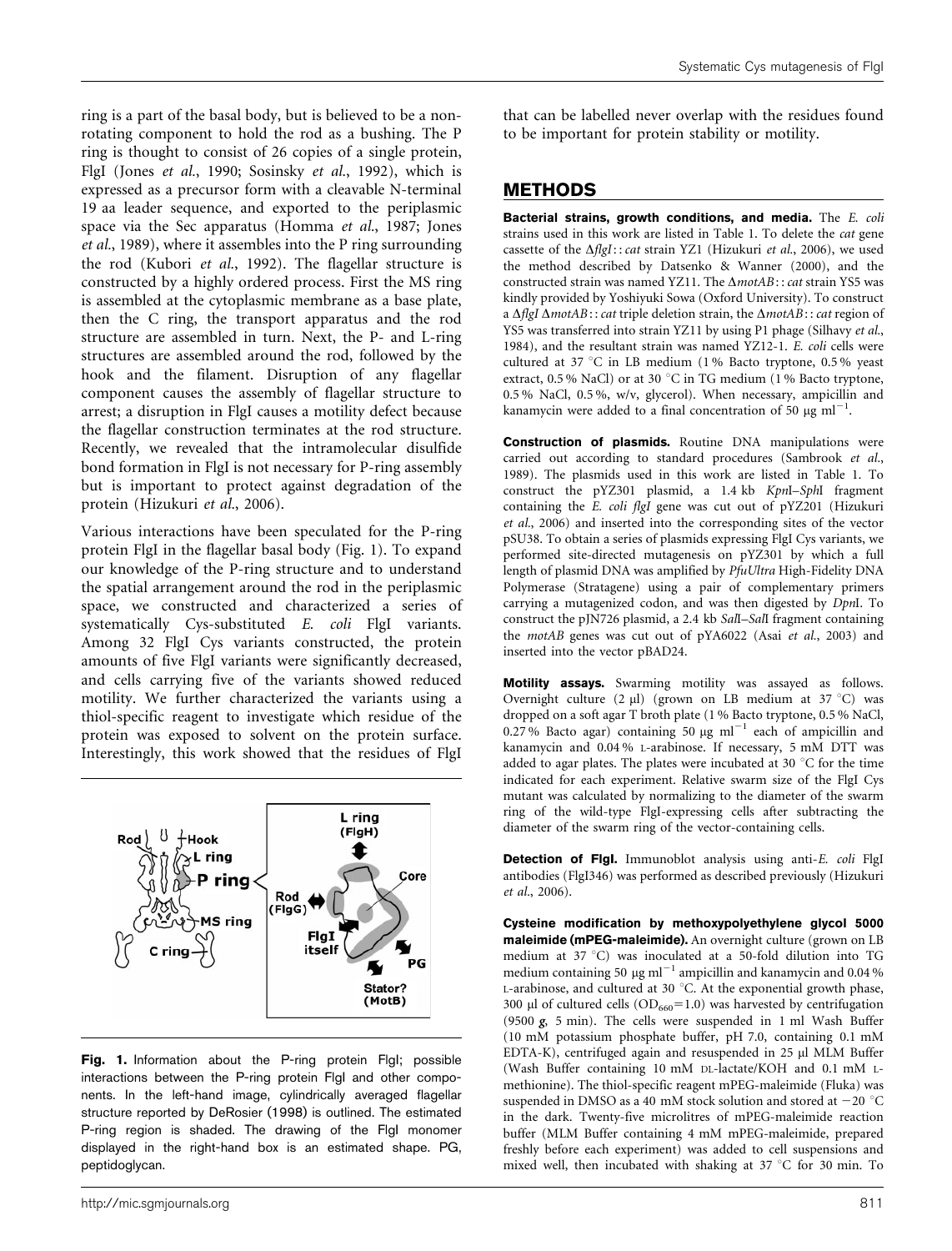| Strain or plasmid | Genotype or description*                                       | Reference or source      |
|-------------------|----------------------------------------------------------------|--------------------------|
| <b>Strains</b>    |                                                                |                          |
| RP437             | $F^-$ thi thr leu his met eda rpsL wild-type for<br>chemotaxis | Parkinson & Houts (1982) |
| YZ1               | $RP437 \Delta\text{flg}I$ : cat                                | Hizukuri et al. (2006)   |
| YZ11              | $RP437$ $\Delta$ <i>flgI</i>                                   | This work                |
| YS5               | $RP437$ $AmotAB$ :: cat                                        | Yoshiyuki Sowa           |
| $YZ12-1$          | RP437 $\Delta$ flgI $\Delta$ motAB:: cat                       | This work                |
| Plasmids          |                                                                |                          |
| pBAD24            | $P_{\text{BAD}}$ araC Amp <sup>r</sup>                         | Guzman et al. (1995)     |
| pSU38             | $P_{\text{loc}}$ lacZ $\alpha$ Km <sup>r</sup>                 | Bartolome et al. (1991)  |
| pYZ201            | pBAD24 flgI                                                    | Hizukuri et al. (2006)   |
| pYZ301            | pSU38 flgI                                                     | This work                |
| pYA6022           | pSU41 motAB                                                    | Asai et al. (2003)       |
| $p$ JN726         | pBAD24 motAB                                                   | This work                |

#### Table 1. Strains and plasmids

\*Abbreviations: Amp<sup>r</sup>, ampicillin resistant; Km<sup>r</sup>, kanamycin resistant; P<sub>BAD</sub>, araBAD promoter; P<sub>lac</sub>, lac promoter.

terminate the reaction, 5  $\mu$ l  $\beta$ -mercaptoethanol was added and then 5 µl 10 % SDS. The sample solution was boiled at 100  $^{\circ}$ C for 5 min and mixed with 15  $\mu$  5  $\times$  SDS loading buffer containing  $\beta$ mercaptoethanol. An aliquot of 5 µl was used for SDS-PAGE.

# RESULTS

#### Protein amounts and cross-linked products of FlgI Cys variants

We constructed the E. coli  $\Delta f$ lgI  $\Delta m$ otAB :: cat triple deletion strain YZ12-1. The constructed strain showed no motility in either liquid or soft agar medium, and no flagella were observed by electron microscopy (data not shown). When transformed with two plasmids, one harbouring the *flgI* gene and the other the *motAB* genes, YZ12-1 cell motility was almost the same as that of wildtype cells in liquid medium (data not shown). Hereafter, we refer to this complemented strain as the wild-type FlgIexpressing strain. In the future we plan to investigate the interaction between the P ring and the MotA/MotB stator complex; however, we focused our current investigation on the P-ring structure and its function.

We systematically constructed a series of FlgI Cys variants. We designed cysteine substitutions every 10th residue in the mature form of FlgI (the numbers correspond to the positions of the amino acid residues in the mature form of FlgI). Two additional mutants were also designed in which  $Ile<sup>3</sup>$  and  $Ile<sup>346</sup>$  were substituted with cysteine (Fig. 6). FlgI protein has two native cysteine residues, at positions 254 and 338, and they remained intact in our Cys-substituted variants. From the 37 candidates designed, we obtained 32 FlgI Cys variants, but were unable to generate D41C, Q61C, A131C, Q221C or L261C. We examined the protein amounts of the FlgI Cys variants by immunoblot analysis

using anti-FlgI antibodies (Fig. 2). Most of the FlgI variants showed slightly decreased amounts of product compared to wild-type FlgI. However, the protein amounts of five variants, I3C, D111C, I181C, G241C and L251C, were significantly decreased compared to the other variants (Fig. 2,  $\beta$ -ME +, filled triangles). We have reported that FlgI C254A, FlgI C338A and the double mutant seem to be more susceptible to degradation (Hizukuri et al., 2006), so we speculate that FlgI  $\text{Gly}^{241}$  and Leu<sup>251</sup> (which is located near  $Cys^{254}$ ) affect the susceptibility of the protein to degradation when replaced with Cys. In FlgI E1C, an additional band that was larger (by  $\sim$ 2 kDa) than the estimated monomer band was detected. The larger protein may be a precursor form (38 kDa) of the mature form of FlgI (36 kDa) because replacement of the residue next to a signal cleavage site probably affects the cleavage efficiency. In the absence of the reductant  $\beta$ -mercaptoethanol, disulfide cross-linked products were detected in most of the FlgI Cys variants (Fig. 2,  $\beta$ -ME -). The apparent molecular masses of the cross-linked products showed a wave-like pattern with a peak at residues  $\sim$ 160–190. The variants with Cys replacements at the N- or C-terminal regions had the approximate estimated size of dimers (72 kDa). On the other hand, replacements near the central region caused decreased mobility of the bands, probably because the cross-linked dimers at the middle positions formed aberrant shapes. It is worth noting that FlgI Y191C showed a large number of cross-linked products, whereas FlgI N171C and FlgI A321C showed almost no cross-linked products.

#### Effects of the FlgI Cys variants on motility

Defects in FlgI cause a failure of P-ring assembly and result in the termination of flagellar formation after rod construction. To assess the effects of the Cys replacements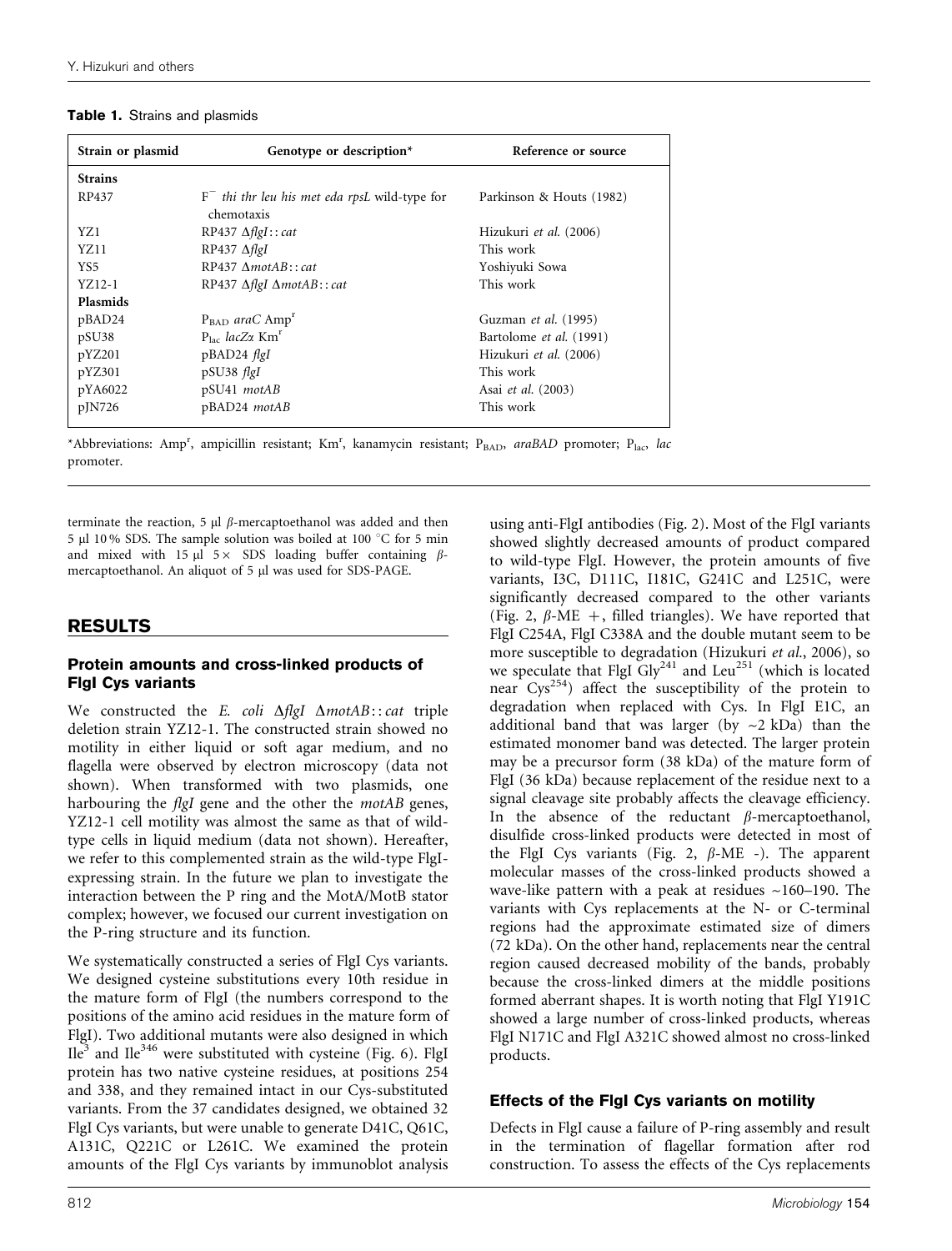

in FlgI on P-ring assembly, we first examined swarming ability in soft agar plates. We measured swarm ring sizes after sufficient incubation and calculated the relative swarm rates for each FlgI Cys mutant against that of wild-type FlgI (Fig. 3). Most of the FlgI Cys mutants retained swarming ability, but five mutants, FlgI I3C, G21C, G51C, G81C and D111C, had significantly decreased swarm rates (see also Fig. 4a, upper panel). When we observed swimming ability in liquid medium using dark-field microscopy, cells carrying each of these five mutations except G21C were motile, although the fractions of motile cells were extremely low  $(<5\%)$ ; cells carrying the G21C mutation completely lost swimming ability. When we observed the cells by electron microscopy, the mutant cells expressing FlgI G21C were shown to be completely non-flagellate (data not shown), implying that the Gly<sup>21</sup> residue of FlgI is critical for P-ring assembly.

We investigated the effects of reducing agents such as DTT on the motility of the weakly motile mutants FlgI I3C, G51C, G81C and D11C, and the non-motile mutant G21C Fig. 2. Detection of products of systematically substituted FlgI Cys variants. The FlgI proteins from YZ12-1 ( $\Delta$ flgl  $\Delta$ motAB : : cat) cells harbouring pJN726 (MotAB) and pYZ301 (wt FlgI), pSU38 (vec.) or the pYZ301 derivatives containing a series of FlgI Cys variants were detected by immunoblotting using anti-FlgI antibodies. Upper panel, without  $\beta$ -mercaptoethanol ( $\beta$ -ME -); lower panel, with  $\beta$ mercaptoethanol ( $\beta$ -ME +). The arrowheads on the right-hand side indicate the monomer of the mature form of FlgI (36 kDa). Filled triangles below the lower panel indicate the FlgI Cys variants for which the amount of protein was significantly lower than that of the wild-type.

(Fig. 4). In the absence of DTT, these five mutants showed poor or no motility, as described above. On the other hand, when 5 mM DTT was added to the motility agar, the swarm ring size of the wild-type cells was slightly decreased, but the four weakly motile mutants had significantly restored swarming abilities. The non-motile mutant G21C remained completely non-motile. These results suggest that the motility defects of the four weakly motile mutants were caused by the formation of an incorrect disulfide bond by the replacement Cys either within FlgI itself or with another Cys-containing protein(s).

#### Thiol modification of the FlgI Cys variants by mPEG-maleimide

To obtain structural information about FlgI, we examined the cysteine modification of the FlgI Cys variants using mPEG-maleimide, which is a membrane-impermeable thiol-specific reagent that carries an attached polyethylene glycol and has a high molecular mass of  $\sim$  5000 Da

> Fig. 3. Motility of the FlgI Cys variant-expressing cells. The relative swarm size is shown of YZ12-1 ( $\Delta$ flgI  $\Delta$ motAB : : cat) cells harbouring pJN726 (MotAB) and pYZ301 (wt FlgI), pSU38 (vec.) or pYZ301 derivatives containing a series of FlgI Cys variants. A drop  $(2 \mu l)$ of overnight culture was inoculated on 0.27 % soft agar T broth plates, which were incubated at 30 °C for an appropriate period of time. The swarm assays were repeated three times independently and the relative swarm sizes calculated in each experiment were averaged.  $\bullet$ , Weakly motile mutant;  $\circ$ , non-motile mutant.

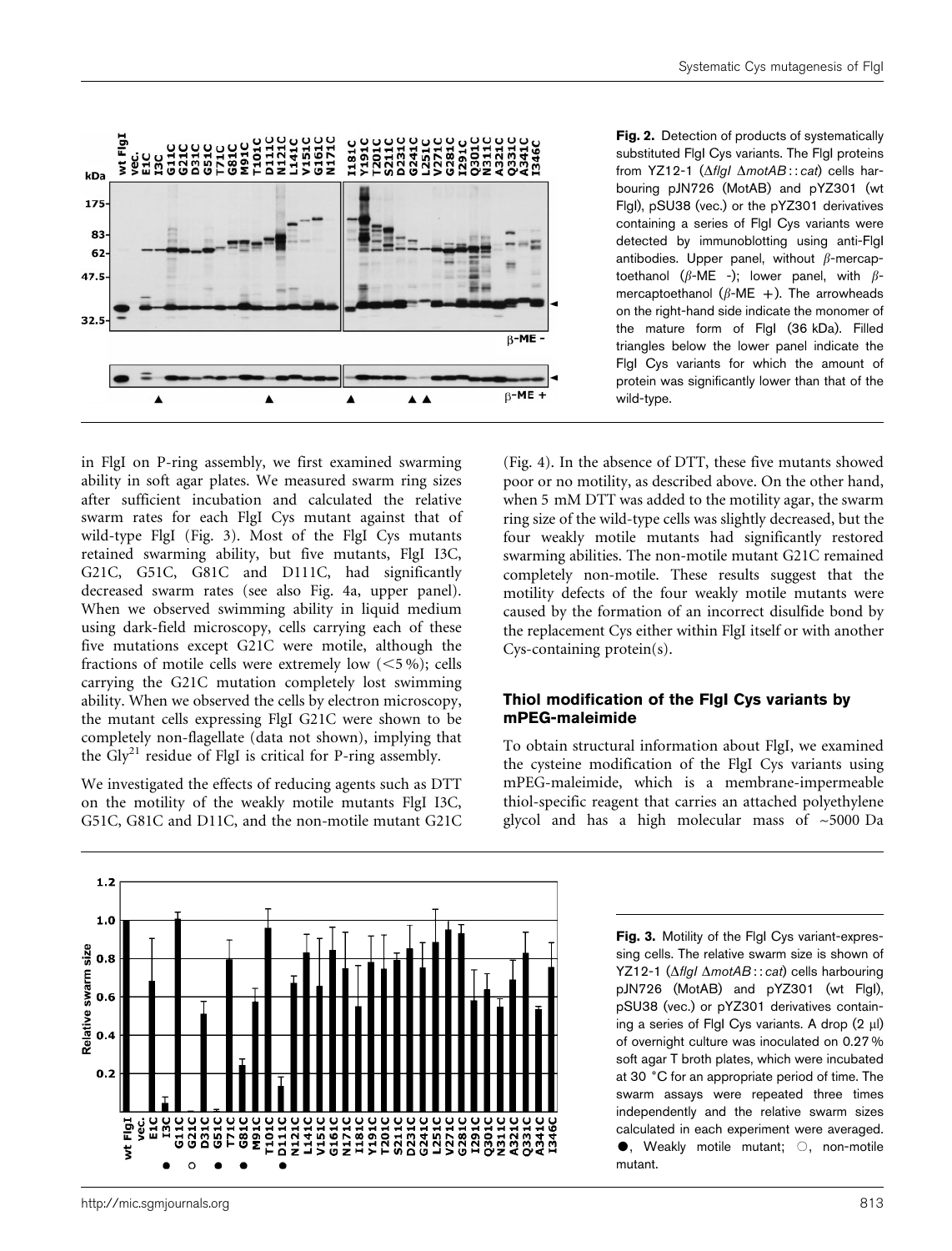

Fig. 4. Effect of DTT on motility of the FigI Cys mutants. (a) Swarms of YZ12-1 ( $\Delta$ flgI  $\Delta$ motAB : : cat) cells harbouring pJN726 (MotAB) and pYZ301 (wt FlgI), pSU38 (vec.) or pYZ301 derivatives containing the FlgI Cys variants I3C, G21C, G51C, G81C and D111C. A drop  $(2 \mu l)$  of overnight culture was inoculated on 0.27 % soft agar T broth plates without (upper panel) or with (lower panel) 5 mM DTT and plates were incubated at 30 °C for 8 h. (b) Relative swarm sizes from (a). Grey bars, without DTT; black bars, with 5 mM DTT. The swarm size of cells producing wild-type FlgI was used for normalization of the mutants under the equivalent conditions.

(Akiyama et al., 2004). We detected the reaction by mobility shifts of the bands on SDS-PAGE gels (Fig. 5a). The band of wild-type FlgI did not shift in mobility,

suggesting that the two native Cys residues of FlgI were not accessed by mPEG-maleimide, probably because they formed an intramolecular disulfide bond. On the other hand, some of the FlgI Cys variants showed ~5 kDa shift of the monomer band (36 kDa), indicating that the additional Cys residue was accessible to mPEG-maleimide, which means that the additional Cys residues are likely to be exposed to solvent on the surface of the protein. To analyse accessibility further, we quantified the labelling efficiencies of each FlgI Cys variant, which are given relative to the total amount of FlgI present (Fig. 5b). Based on this analysis, we could classify these variants into three groups: the high labelling efficiency group  $(>= 30\%$ , open rectangles), FlgI G11C, G161C, Y191C and S211C; the moderate labelling efficiency group  $(>15\% ,$  closed rectangles), FlgI D31C, T71C, T101C, N121C, Q301C, N311C and Q331C; and the low labelling efficiency and nonlabelling group  $(<15\%)$ , which contains the other mutants.

#### Alignment of the amino acid sequences of the Pring protein FlgI from various species

The replaced residues that impaired cell motility in this work were localized around the N terminus of FlgI (Ile<sup>3</sup>, Gly<sup>21</sup>, Gly<sup>51</sup>, Gly<sup>81</sup> and Asp<sup>111</sup>; Fig. 3). To assess the importance of the N terminus of FlgI, we aligned the amino acid sequences of FlgI obtained from various flagellated bacteria (Supplementary Fig. S1). Multiple alignments revealed that the amino acid sequences of FlgI were well conserved among various bacteria, except the Nterminal leader sequence, and in particular, the sequences of the N-terminal region of FlgI (Arg<sup>2</sup>-Asp<sup>31</sup> and Lys<sup>63</sup>-Gly<sup>120</sup>) were extremely well conserved. Replacement of  $Gly<sup>21</sup>$  with Cys, which is in the most highly conserved region, caused the most severe phenotype, non-motility. The five residues whose mutation impaired cell motility were all positioned around this N-terminal highly conserved region. From this alignment analysis and our experimental results, the N-terminal highly conserved region of FlgI is suggested to play important roles in various functions, such as maintenance of the structure of FlgI and formation of an interface with other flagellar proteins or with itself.

# **DISCUSSION**

In this study, we characterized a series of FlgI Cyssubstituted mutants with respect to protein amount, motility of the cells, and modification by a thiol-specific reagent. The results of this work are summarized in Fig. 6. Among the mutations, the well- or moderately labelled residues (rectangles) never overlapped with the residues that affected their protein amount (triangles) or the motility of cells (circles). This may suggest that the important residues for protein folding or P-ring assembly are not exposed to solvent on the surface of the protein.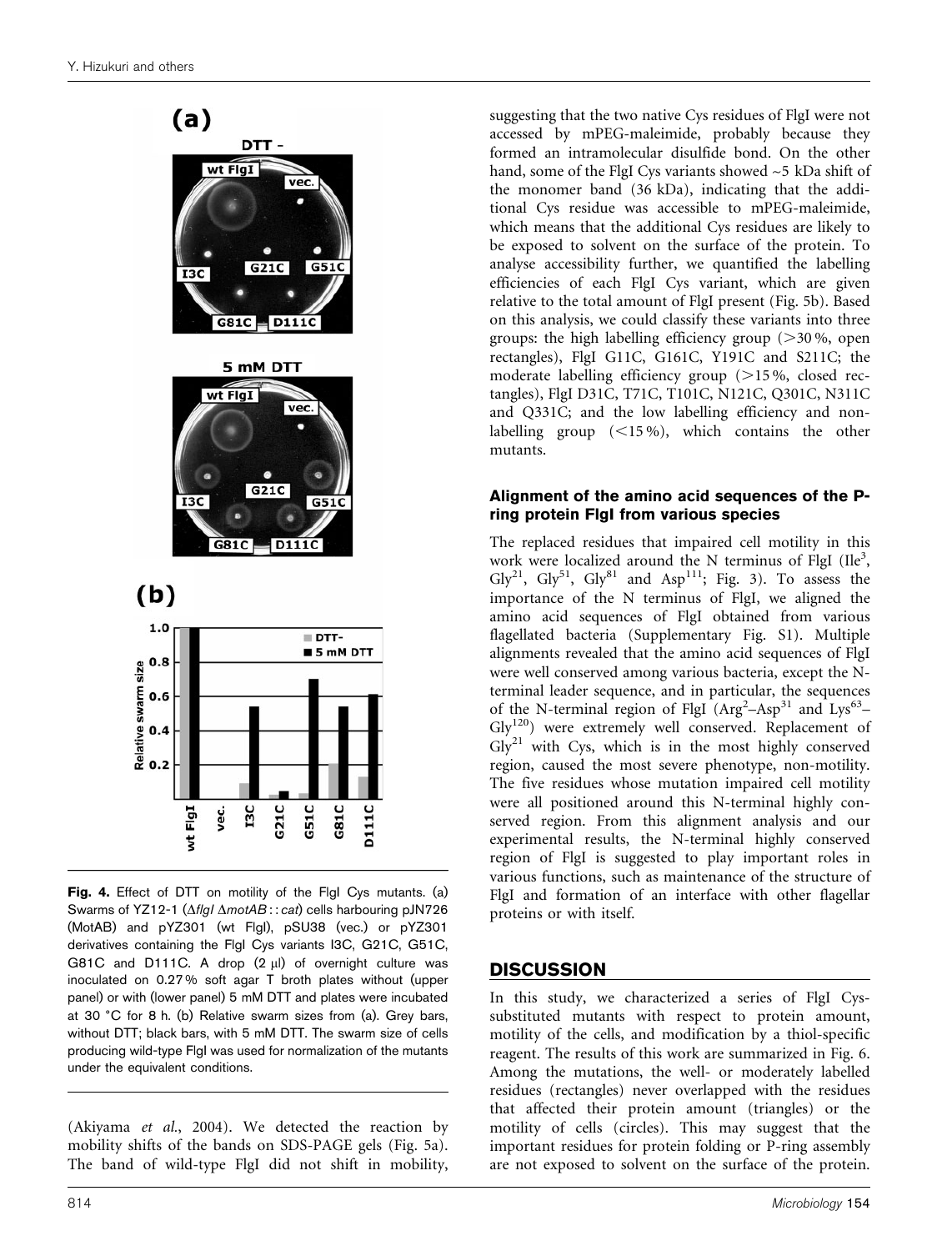

Fig. 5. Cysteine modification of the FlgI Cys variants by mPEG-maleimide. (a) mPEG-maleimide-labelled FlgI proteins derived from YZ12-1 ( $\Delta$ flgI  $\Delta$ motAB : : cat) cells harbouring pJN726 (MotAB) and pYZ301 (wt FlgI), pSU38 (vec.) or pYZ301 derivatives containing the FlgI Cys variants were detected by immunoblotting using anti-FlgI antibodies. For the mPEG-maleimide modification, cultures in the exponential growth phase were harvested, washed and incubated with 2 mM mPEGmaleimide at 37 °C for 30 min. After terminating the reaction, the samples were mixed with SDS loading buffer containing  $\beta$ -mercaptoethanol. The arrowhead on the right-hand side indicates the mature form of the FlgI monomer (36 kDa) and the asterisk indicates mPEG-maleimide-labelled FlgI, as judged by the ~5 kDa shift of the monomer band. (b) mPEG-maleimide labelling efficiency was obtained by dividing the intensity of the shifted band by the total band intensity of FlgI.  $\blacksquare$ , Well-labelled ( $>$ 30% labelling efficiency);  $\Box$ , moderately labelled  $(>15\%$  labelling efficiency).

This seems to be reasonable, because residues important for protein folding or assembly are likely to be located inside the protein (i.e. forming the core) or at the protein–protein interface. FlgI is secreted to the periplasmic space and then assembled around the rod of the flagellar basal body to form the P-ring structure. FlgI interacts with other FlgI molecules to form the P ring, with the L-ring protein that is located above the P ring, with rod proteins, with peptidoglycan (PG), and possibly with the MotA/B stator complex or other components in the



Fig. 6. Profiles of the FlgI Cys mutants. The grey bar at the N terminus indicates the leader peptide, which is cleaved when the protein is exported to the periplasm. The white vertical bands indicate the residues substituted with Cys in this study, while the grey vertical bands indicate the substitutions that we were unable to generate.  $C^{254}$  and  $C^{338}$  are shown above to indicate the positions of the native cysteine residues in FlgI. Profiles are shown under the name of each variant: Amount, the residues for which the protein amount was decreased when substituted with Cys; Motility, the residues that caused decreased  $($ <sup>o</sup>) or completely disrupted  $( \circ )$  motility of the cells; Modified, the residues that were well-  $(\Box)$  or moderately  $(\blacksquare)$  labelled by mPEG-maleimide. The residues well- or moderately labelled by mPEG-maleimide (rectangles) never overlap with the residues that affect their protein amount (triangles) or the motility of cells (circles).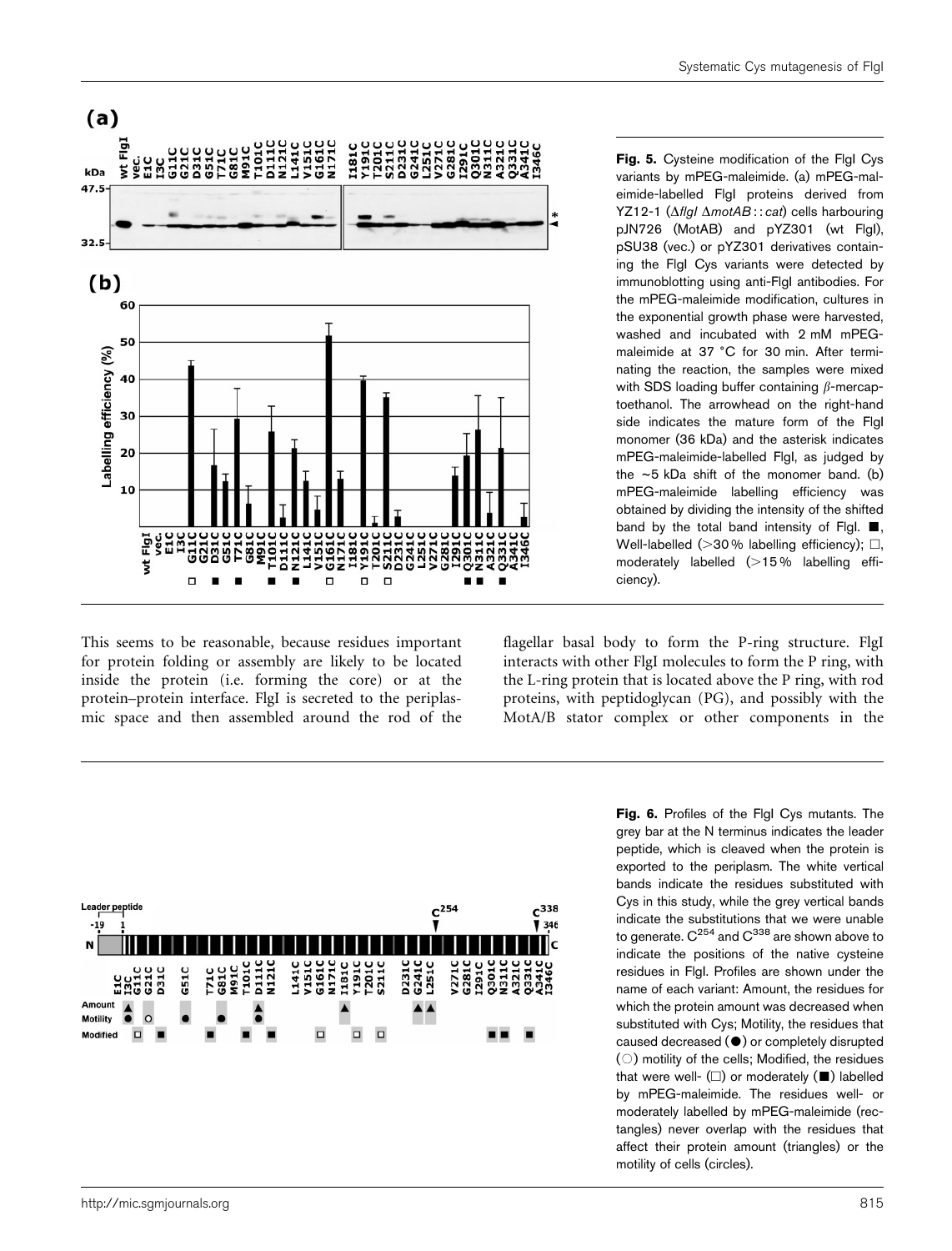periplasmic space. Speculative interactions of FlgI are illustrated in Fig. 1. FlgI is predicted to form strong interactions with FlgI itself or FlgH, the L-ring protein. In Salmonella enterica serovar Typhimurium, the P and L rings form an extremely stiff cylindrical structure. Only the L–P ring complex remains after 7.5 M urea treatment, during which all of the other flagellar components dissociate (Akiba et al., 1991). Based on this evidence, it has been inferred that the interactions of FlgI–FlgI and FlgI–FlgH are probably very strong.

FlgI may also interact with FlgG, a distal rod protein. In the process of P-ring assembly, secreted FlgI is predicted to recognize the rod structure in the periplasm and associate with the rod. The rod is a part of the rotor structure, but the P ring is believed to be a part of the stator that supports the rod as a bushing and allows the rotor to run smoothly. Therefore, it has been predicted that the FlgI–FlgG interaction is temporary and/or very weak. The P ring is located in the peptidoglycan layer (and so is named the P ring), and it may interact with the peptidoglycan layer. Considering the role of the P ring, it is very likely that the P ring is fixed in the peptidoglycan layer to stabilize rotation of the motor.

The highly conserved region in the N terminus, residues 1– 120, of FlgI is suggested to play an important role, such as in stabilizing the structure of FlgI or forming an interface with other FlgI proteins or other flagellar components, i.e. FlgH. The role of the conserved region is not known, but it may be important to maintain FlgI structure, because there are many Gly and Pro residues in this region. The G161C variant was the most accessible to the cysteine modification reagent. When the hook basal bodies (HBBs) isolated from cells expressing FlgI G161C were treated with mPEGmaleimide, FlgI was labelled and showed band shifting (data not shown). In addition, FlgI Y191C showed numerous cross-linked products compared to other variants (Fig. 2). These results may suggest that the central region of FlgI is exposed to the outer surface of the P ring. In our previous work, we reported that the replacement of the native Cys residues of FlgI (Cys<sup>254</sup> and/or Cys<sup>338</sup>) with Ala has little effect on motility but results in a significantly decreased amount of protein (Hizukuri et al., 2006). We concluded that the intramolecular disulfide bond formed between Cys<sup>254</sup> and Cys<sup>338</sup> is required to prevent the degradation of protein. Here, we showed that the amount of FlgI protein is decreased for FlgI G241C or L251C, but is not changed in FlgI Q331C or A341C. The FlgI C254A mutation has a more severe effect on both flagellar motility and protein amount than the FlgI C338A mutation (Hizukuri et al., 2006). These results may suggest that the amino acids around Cys<sup>254</sup> are more important for protein folding or protection against degradation than those around  $Cys^{338}$ .

Recently, a novel structure, named the T ring, was discovered in the flagellar basal body of Vibrio alginolyticus (Terashima et al., 2006). The T ring is located on the

periplasmic side of the P ring and is composed of MotX and MotY, which are essential proteins for motor function. The T ring is proposed to interact with the PomA/PomB stator complex, which is homologous to the MotA/MotB complex, by the interaction between MotX and PomB. The T ring has an important role in the incorporation and stabilization of the stator (Okabe et al., 2005; Terashima et al., 2006). E. coli and Salmonella species do not have a T ring or protein homologues of MotX or MotY. We think that the P ring of E. coli might have a similar role to that of the T ring for incorporation or stabilization of the MotA/MotB stator in the motor. The C-terminal peptidoglycan binding (PGB) motif of MotB is believed to anchor to the peptidoglycan layer via the central flexible linker region of MotB and to stabilize the stator complex during rotation. The P ring is also located in the peptidoglycan layer; thus, the stator complex may be associated with the P ring via the PGB motif of MotB when it assembles and functions around the motor. In future studies, we will assess the possible interactions between the P ring and MotB.

# ACKNOWLEDGEMENTS

We thank Yoshinori Akiyama and Kayo Koide for invaluable advice about the cysteine modification experiment. This work was supported in part by grants-in-aid for scientific research from the Ministry of Education, Science, and Culture of Japan (to M. H., S. K, I. K and T. Y.), the Japan Science and Technology Corporation (to M. H. and T. Y.), the Soft Nano-Machine Project of the Japan Science and Technology Agency (to T. Y. and M. H.), and the Japan Society for the Promotion of Science (to Y. H.).

### REFERENCES

Akiba, T., Yoshimura, H. & Namba, K. (1991). Monolayer crystallization of flagellar L-P rings by sequential addition and depletion of lipid. Science 252, 1544–1546.

Akiyama, Y., Kanehara, K. & Ito, K. (2004). RseP (YaeL), an Escherichia coli RIP protease, cleaves transmembrane sequences. EMBO J 23, 4434–4442.

Asai, Y., Yakushi, T., Kawagishi, I. & Homma, M. (2003). Ioncoupling determinants of  $Na^+$ -driven and H<sup>+</sup>-driven flagellar motors. J Mol Biol 327, 453–463.

Bartolome, B., Jubete, Y., Martinez, E. & de la Cruz, F. (1991). Construction and properties of a family of pACYC184-derived cloning vectors compatible with pBR322 and its derivatives. Gene 102, 75–78.

Blair, D. F. & Berg, H. C. (1990). The MotA protein of E. coli is a proton-conducting component of the flagellar motor. Cell 60, 439–449.

Datsenko, K. A. & Wanner, B. L. (2000). One-step inactivation of chromosomal genes in Escherichia coli K-12 using PCR products. Proc Natl Acad Sci U S A 97, 6640–6645.

DeRosier, D. J. (1998). The turn of the screw: the bacterial flagellar motor. Cell 93, 17–20.

Guzman, L. M., Belin, D., Carson, M. J. & Beckwith, J. (1995). Tight regulation, modulation, and high-level expression by vectors containing the arabinose  $P<sub>BAD</sub>$  promoter. *J Bacteriol* 177, 4121-4130.